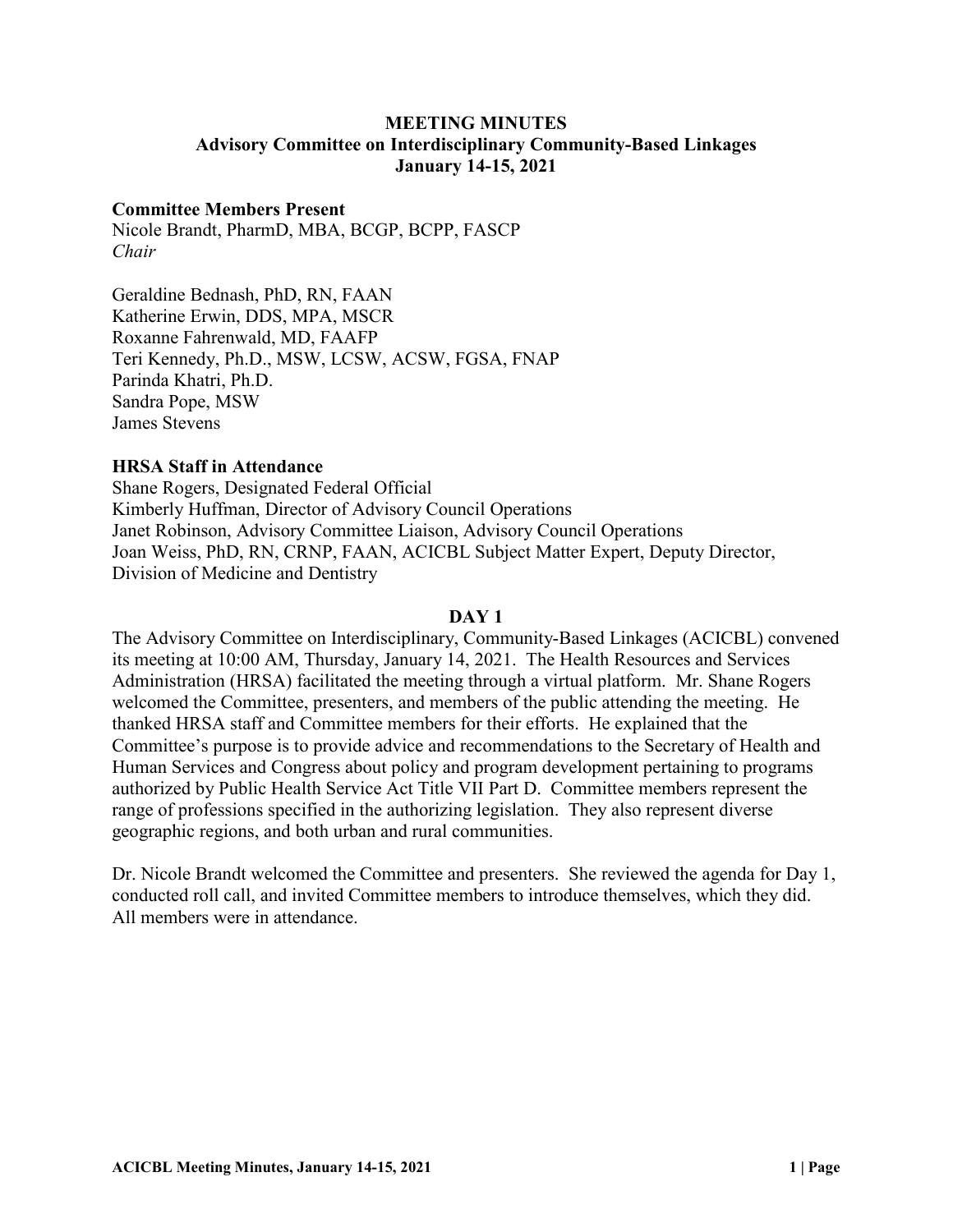# **Presentation: "Programs Update: Mental/Behavioral Health Education and Training and Graduate Psychology Education"**  *Patsy Cunningham, MA, NCC, LCPC Behavioral Health and Public Health Branch Chief Bureau of Health Workforce, HRSA*

The goals of HRSA's Behavioral Health Workforce Programs are to grow the behavioral health workforce, increase its capacity, improve provider distribution, and promote integration of service delivery. Most programs focus on integrating primary care and behavioral health. There are currently six behavioral health programs. The newest programs are the Addiction Medicine Fellowship Program and the Opioid-Impacted Family Support Program, which were initiated on July 1 and September 1, 2020, respectively. Other programs are the Behavioral Health Workforce Education and Training (BHWET) Program, Graduate Psychology Education, the Opioid Workforce Expansion Program (OWEP), and OWEP Paraprofessional Training program.

BHWET's \$50 million budget supports 136 grantees that train professionals and paraprofessionals to serve rural and underserved communities. Paraprofessional programs often offer certification and are provided at technical colleges. Certification programs are available for peer support specialists, recovery coaches, certified addiction counselors, behavioral health aides, and other paraprofessionals. BHWET aims to expand the number of students trained and the number of field placement opportunities available to students. Training focuses on prevention and clinical intervention for behavioral health disorders, including mental health issues and substance use disorders. Training also focuses on how to engage families and develop community partnerships. The program supports curriculum development and interdisciplinary training in academic and clinical settings. BHWET supports paraprofessional career development opportunities. The program's funding will end in 2021.

The Graduate Psychology Education Program's \$18 million budget supports 49 grantees. The program supports doctoral training in psychology for students who will provide behavioral health care to rural and underserved communities, and who will integrate behavioral health and primary care. Grantees are required to focus 25 percent of training on opiate and other substance use disorders.

OWEP's \$57.5 million budgets funds 49 grantees to offer master's- and doctoral-level training in prevention, treatment, and recovery support for patients with opiate or other substance use disorders. OWEP's paraprofessional training program's \$12.4 million budget supports 16 grantees to provide community-based experiential training. By 2022, OWEP expects the program to train 4,309 paraprofessionals, who will contribute to interprofessional teams.

The Addiction Medicine Fellowship program trains physicians to work on interprofessional teams in underserved community-based settings. BHW expects the program to train between 500 and 600 fellows over the next 5 years.

The Opioid-Impacted Family Support Program's supports 19 awards to enhance and extend behavioral health paraprofessionals' knowledge, skills, and expertise relevant to patients and family members. The program focuses on serving guardians of children impacted by the opioid epidemic. Grantees offer pre-service didactic and experiential training, with certification after a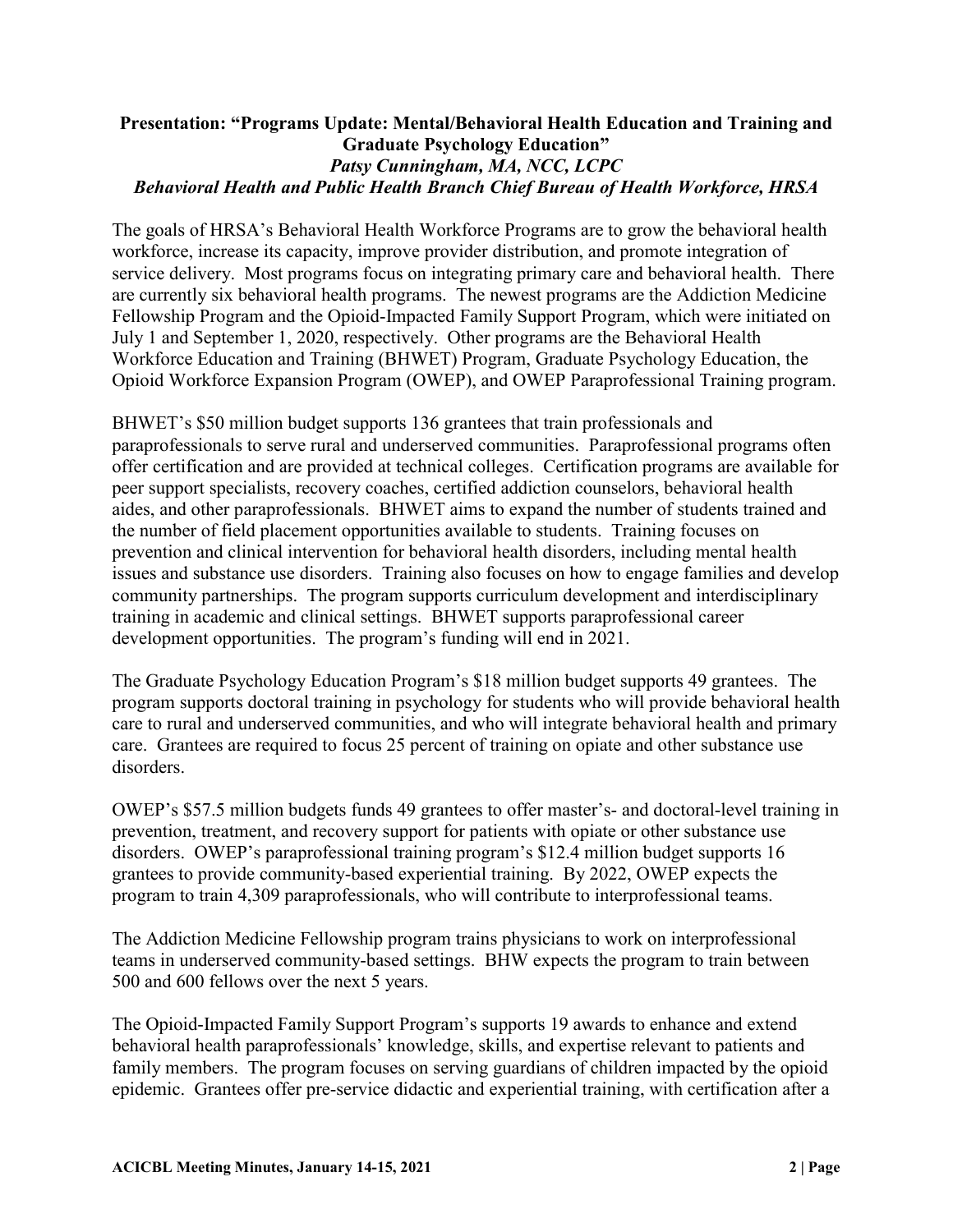minimum number of service hours. Certified trainees may participate in apprenticeship training, which offers financial incentives and experiential learning.

# *Discussion*

Committee members raised the following questions and points.

# *Did budgets for all programs included in the presentation increase for FY 2021?*

Ms. Cunningham stated this was the case. She noted that OWEP was initiated in FY 2019.

# *Is BHW tracking programs' success and impact on trainees? If so, how is success measured?*

Performance reports and grantee reports indicate that OWEP-trained paraprofessionals address unique needs of the communities they serve. Data indicate that graduate-level trainees are employed as mental health professionals and are meeting needs of priority patient populations. BHW data focus on programs' impact on workforce capacity, not patient satisfaction. However, BHW does elicit feedback from grantees' clinical partners on how BHW program trainees compare to counterparts who have not received this training. Feedback indicates that trainees are better prepared to provide care and to recognize and address social determinants of health.

# *Are programs able to ensure trainees are employed and serving priority communities? What additional resources do they need to do so?*

Needs vary by Region. Ms. Cunningham gave an example of a Region that underutilized professionals and did not consistently integrate them into professional care teams. BHW's Office of Regional Operations provided support for addressing this issue. Patients often have been unable to access telehealth services, due to issues such of lack of electricity in some Tribal communities. BHW is working with grantees to identify potential approaches to increasing internet access in grantee communities. Approaches include purchasing telehealth equipment, working with partners to address transportation or broadband access issues, and teaching patients how to use telehealth technology.

# *What have programs learned about improving digital literacy and access?*

HRSA's Public Health Training Centers offer training and technical assistance to behavioral health programs in order to facilitate telehealth service delivery and access. Social distance during COVID-19 can increase patients' sense of isolation and exacerbate mental health issues. In response, trainees are monitoring patients remotely. Training Centers also provide technological resources, such as laptops and private spaces with internet access, to support online training, as well as training in how to provide services that comply with all relevant practice regulations.

# *The Coronavirus Aid, Relief, and Economic Security (CARES) Act allocates \$1 billion to support broadband connectivity for Tribes. How can Tribes access training in best practices in increasing connectivity?*

Behavioral health programs host technical assistance calls, some of which are offered in coordination with Indian Health Services. Tribes can participate in training offered by Public Health Training Centers.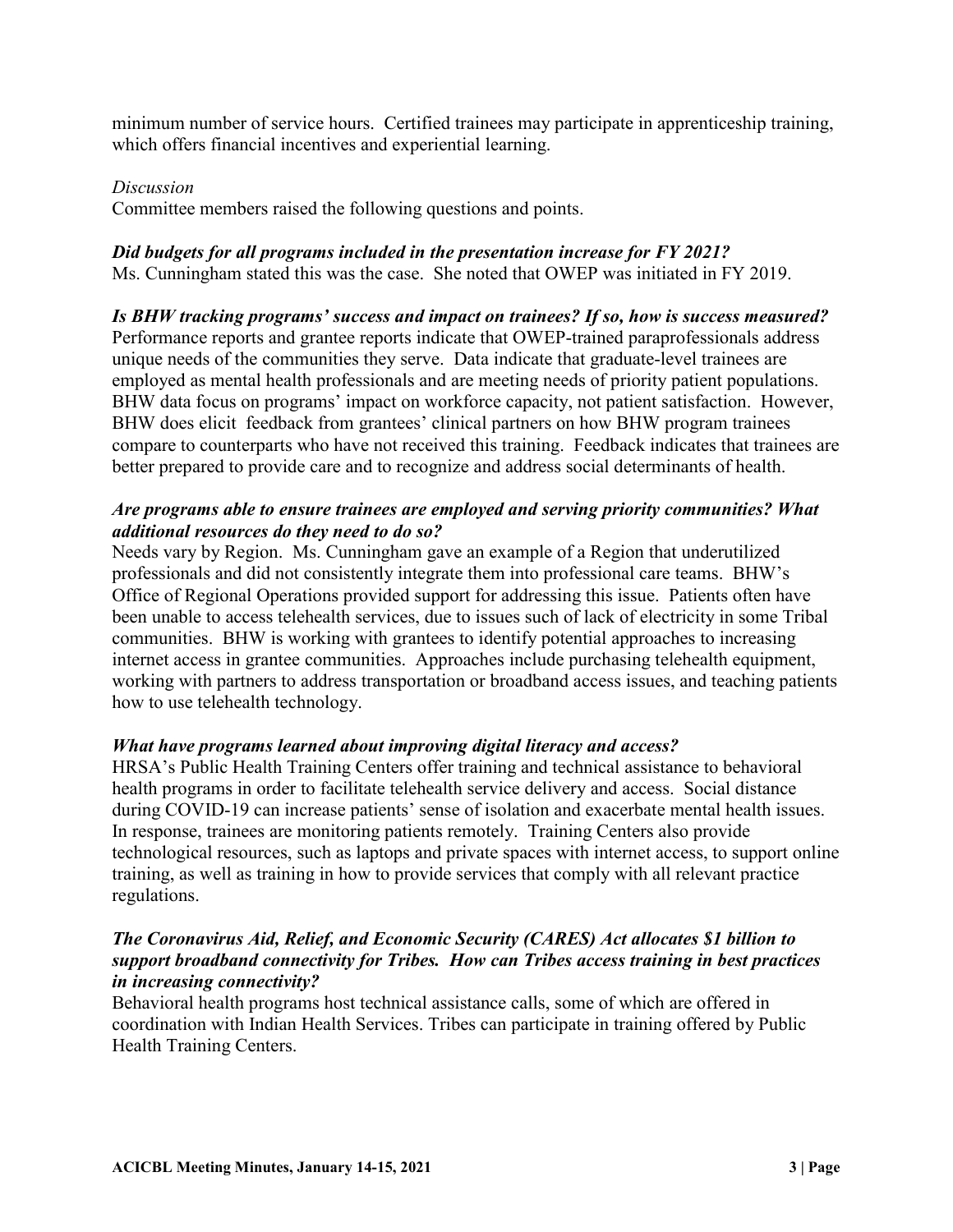# **Presentation: "Programs Update: Geriatrics Workforce Enhancement Program (GWEP) and Geriatric Academic Career Awards (GACA)"**  *Joan Weiss, PhD, RN, CRNP, FAAN Deputy Director, Division of Medicine and Dentistry Bureau of Health Workforce, HRSA*

Section 3403 of the CARES Act reauthorizes both GWEP and GACA by amending the corresponding sections of the Public Health Sevice Act. GWEP's purpose is to develop a health care workforce that provides value-based care to improve older adults' health outcomes by maximizing patient and family engagement, and integrating geriatric and primary care. The program invested \$36.035 million in continuing 48 awards in FY 2020. GACA's budget is \$1.905 million. In 2021 the budget for both programs increased \$2 million. The progams apply the Centers for Medicare and Medicaid (CMS) definition of value-based care: "A form of reimbursement that ties payment for care delivery to quality of care provided, which supports better care for individuals, better care for populations, and lower costs."

GWEP trains the workforce to provide person-centered care with a focus on needs of patients, families, and caregivers. GWEPs serve rural and underserved communities in 35 States and two Territories. GWEP requires all grantees to have a reciprocal partnership with at least one academic, primary care site or delivery system, and community-based organization. Most grantees have more than the minimum number of partners. Partners provide community-based interprofessional training, integrating geriatrics and primary care, transforming clinical training environments, and transforming primary care sites into age-friendly health systems. Partners communicate with each other regarding patients' utilization of their services. All grantees and their primary care partners receive training on how to provide age-friendly care. The Institute for Healthcare Improvement designates sites that meet criteria as Level 1 or Level 2 age-friendly. To date, 125 of 391 partners have earned an age-friendly designation. The program also aims to transform communities to be dementia-friendly.

GWEP work includes evaluation and dissemination. Grantees report evidence about how they have improved patient outcomes, provided value-based care, and changed practice. From project inception, grantees propose plans for scaling and sustaining their work. Current grantees include 30 schools of medicine, nine schools of nursing, three schools of social work, one pharmacy school, one certified nursing assistant program, one Federally Qualified Health Center (FQHC), and three medical centers. GWEP grantees have 391 primary care partners: 190 FQHCs, 36 Community Health Centers, and Indian Health Service, academic, Veterans Administration, and home-based care sites. GWEP grantees' 284 community-based partner organizations include Area Health Education Centers (AHEC), Quality Improvement Organizations, health departments, and others. GWEP grant recipients also have 174 academic partners.

Grantees must demonstrate impact on health care access, quality and cost. Programs must demonstrate impact linked to the age-friendly principles regarding "What Matters, Medication, Mentation, and Mobility." Measures of age-friendliness are linked to the CMS Merit-Based Incentive Payment System (MIPS). The measure of mentation impact is dementia caregiver education and support.. The measure of medication impact is conducting evaluations or interviews for risk of opioid misuse, which is a priority for the Department of Health and Human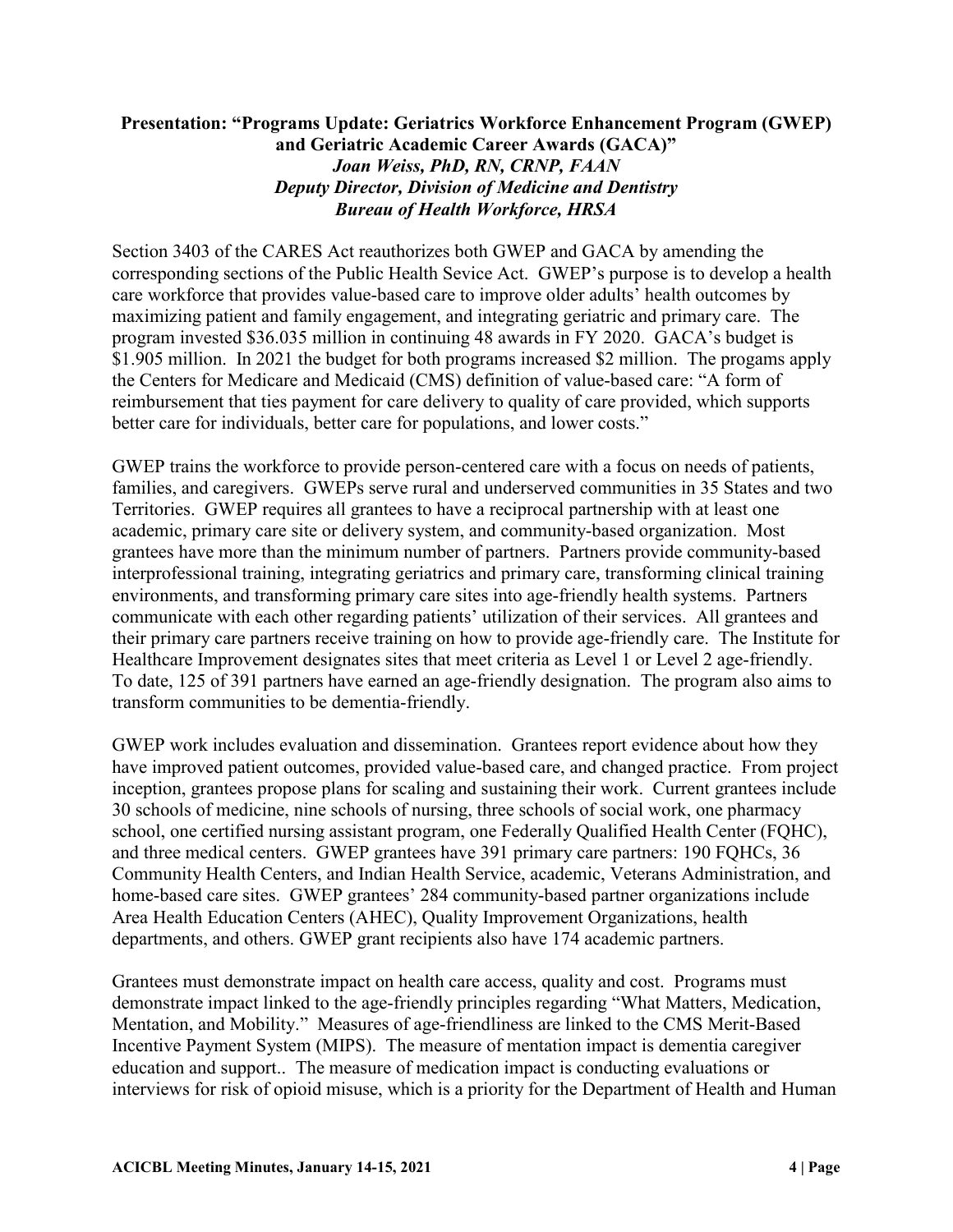Services. Grantees can select additional measures of impact related to medication, such as medication management. Care plan development is the core indicator for "What Matters." Fall risk assessment and screening for future fall risk measure Mobility. BHW requested for the Bureau of Primary Healthcare to provide input on which Uniform Data Set measures they most wanted to improve. The Bureau selected colorectal cancer screening, diabetes, and hypertension, which GWEP grantees can select as performance measures.

In response to calls from the field, such as the National Academies of Science, Engineering and Medicine (NASEM) 2016 report, "Families Caring for an Aging America," GWEP prioritizes caregiver workforce development. NASEM called for identification of competencies and development of curricula and training in those competencies. GWEP grantees must allocate \$100,000 of their \$750,000 awards for dementia education and training. Grantees offer HRSA's Alzheimer's Disease and Related Dementias 16-module curriculum, developed with Federal and private stakeholders. Participants can earn one continuing education unit for each module completed. HRSA also developed a curriculum for caregivers.

COVID-19 has increased caregiver stress and burnout. Caregivers are more isolated during the pandemic. They may not have access to virtual training due to low digital literacy, lack of connectivity, or lack of access to a device. GWEPs are working to address these challenges. They have developed videos, and self-care resources such as online exercise groups, and poetry readings. Grantees have developed tip sheets on addressing stress and anxiety, and deep breathing and meditation reminders. Trainees are teaching patients and caregivers how to use technology and access telehealth. GWEP grantees measure success of telehealth as 1) the number and disciplines of individuals receiving training focused on transition from in-person to telehealth and other distance learning modalities, and 2) the number and types of training sites offering COVID-19-related telehealth services.

A total of eight GWEP grantees offer training on how to provide care for older adults living with HIV/AIDS. Trainees include interprofessional teams, primary care providers and staff, and older adults, families, and caregivers. Training is offered through YouTube videos, PowerPoint presentations, continuing education courses, Project Extention for Community Healthcare Outcomes (ECHO) didactic lectures, and community outreach presentations. Topics include HIV and Aging, HIV and Infectious Disease, the Intersection of HIV and Dementia, 4Ms (what matters to the individual, mentation, medication, and mobility) Age-Friendly Based Care of Older Adults with HIV/AIDS, and HIV/AIDS and Sexually Transmitted Diseases in the 55+ Population.

HRSA requires GWEP grantees to participate in training on disaster preparedness, response, and recovery. The Federal Partners Webinar series "Focus on Aging" includes a webinar on supporting older adults during emergencies. The CARES Act allocates \$4.35 million for GWEP grantees to prevent, prepare for, and respond to COVID-19. Prevention efforts promote the use of telehealth technologies to reduce disease risk. Preparation efforts focus on enhancing readiness to respond to COVID-19 using telehealth technologies. Response efforts focus on providing access to telehealth technologies. Telehealth services include referrals for screening and testing, care management, and outpatient care. Grantees also can use funds to maintain primary care functionality away from physical sites, especially for patients who test positive for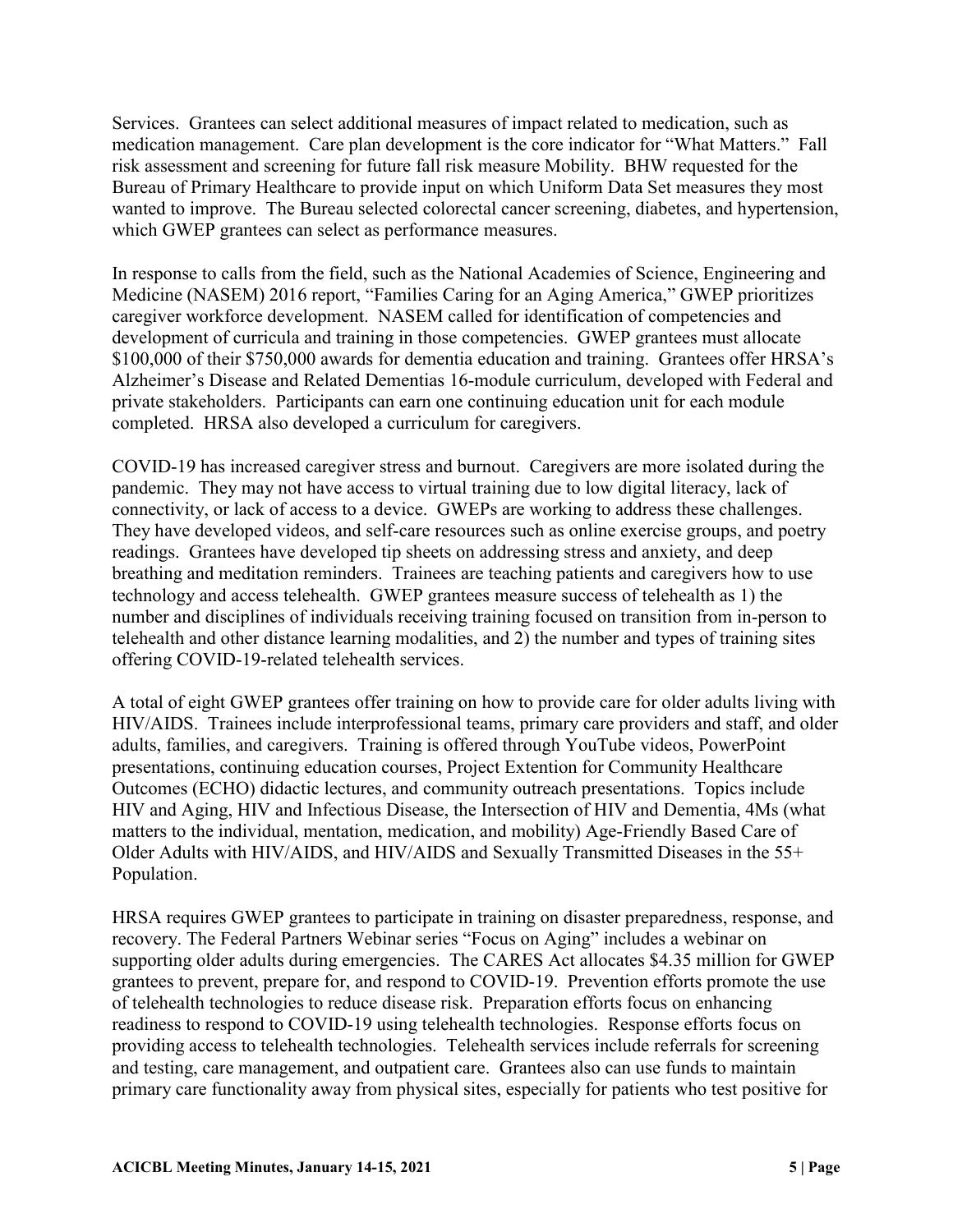COVID-19, those who are quarantined, and those who are at high risk for severe illness. Grantees can buy telehealth equipment with CARES funds. Grantees must measure the impact of their efforts with at least one CMS telehealth reimbursement measure.

GACA supports junior faculty career development in geriatrics at accredited schools of allopathic and osteopathic medicine, nursing, social work, psychology, dentistry, pharmacy, or allied health. Grants are made to individuals, who must spend at least 75 percent of their time providing clinical training in geriatrics. Training must include interprofessional education. Grantees must evaluate their progress and impact. HRSA encourages grantees to use CMS MIPS measures in their evaluations. HRSA funded 25 GACA awards in FY 2020 and 26 in FY 2019 when the program started. In 2019, GACA grantees trained more than 14,000 caregivers.

# *Discussion*

The Committee raised the following questions and points.

# *How do grantees deliver training to caregivers without internet access?*

Grantees can use CARES funds to purchase Wi-Fi access. If this is not an option, grantees can deliver training via telephone.

# *COVID-19 has led to social isolation. This is a challenge for older adult rural residents with low digital literacy. Will GWEP grantees share lessons learned and best practices in reaching older adults through digital technology?*

Grantees can share lessons learned after the grant period of performance ends on April 30, 2021. Grantees could confer with Committee members and Dr. Weiss to determine how best to share and disseminate information. Dr. Weiss will invite AHECs to participate in this endeavor. It may be useful for the Committee to work with other Federal Committees and Councils that are doing work in this area.

# *Several Federal initiatives aim to expand internet access. Can GWEP grantees collaborate with Federal partners to expand rural internet access?*

The Federal Office of Rural Health Policy has an Office for the Advancement of Telehealth (OAT), which GWEP leaders can contact to discuss collaboration. OAT staff may be aware of other potential collaborators. The National Academies of Practice identified telehealth as a priority for 2021 and may be interested in a partnership. Dr. Kennedy serves on the Academies' Public Policy Committee, which is exploring the intersection between telehealth and interprofessional team-based care. Dr. Erwin offered to share information resources she obtained at the Northwest Regional Telehealth Conference.

Several Committee members asserted that affordability is the most pressing telehealth access issue. End users often cannot afford services even after Federal subsidies make them available. Community-owned internet service providers offer one solution. Committee members expressed interest in inviting a speaker to address this topic. Some Committee members were interested in a speaker representing broadband providers. Other members believed an industry representative would be unlikely to address the affordability issue. Mr. Stevens recommended inviting a speaker from the Alaska Native Tribal Health Consortium, which coordinates a broadband telehealth program. Other members supported this suggestion.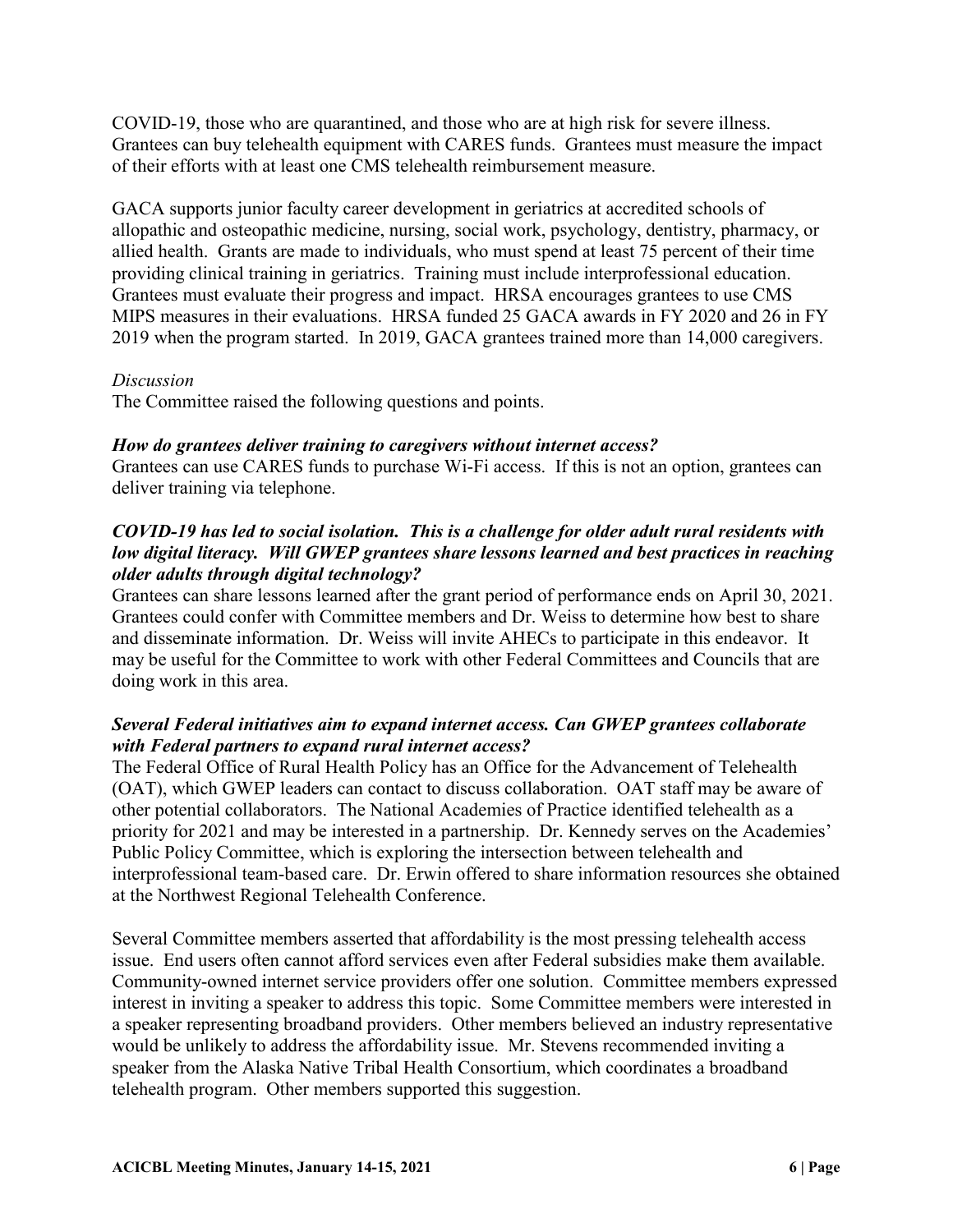# *Does the Institute for Healthcare Improvement (IHI) offer resources describing best practices in age-friendly care?*

Dr. Weiss will inquire at IHI and share the response with the Committee.

### *How have standardized evaluation data been valuable to BHW?*

FY 2020 is the first year grantees have reported MIPS data on their non-competing continuing applications. Most data are baseline. Data to be reported in March 2021 will provide more information. Dr. Weiss can discuss these data with the Committee at a meeting subsequent to analyzing these data.

# *Telehealth is not the only way technology is changing health care delivery. Technology is supporting virtual access, ambulatory monitoring, access to resources to address social determinants of health, and education. The Committee should use general terminology when discussing the impact of technology on health care.*

# **Presentation:** "**Unfunded Programs Update"**  *Joan Weiss, PhD, RN, CRNP, FAAN*

A total of six Title VII Part D authorized programs currently are not funded, and therefore not implemented. These are: the Quentin N. Burdick program for Rural Interdisciplinary Training, Allied Health and Other Disciplines, Podiatric Training Program, Chiropractic Demonstration Projects, Education and Training in Pain Care Program, and Demonstration Program to Integrate Quality Improvement and Patient Safety in Training into Clinical Education of Health Professionals.

The Quentin N. Burdick program was last funded in 2005. The program aims to recruit and retain health professions students and providers to practice in rural communities, which continues to be a BHW priority. Much of the work of the Quentin N. Burdick program is addressed by other BHW programs especially AHEC and GWEP.

The Allied Health and Podiatric Training programs were last funded in 2005. Their purposes are to increase the number of trained professionals in these disciplines. Several other BHW programs, including AHEC, GWEP, GACA, and mental and behavioral health training programs now address this purpose.

The Chiropractic Demonstration Project was last funded in 2011. Its purpose was to support collaboration between chiropractors and physicians in order to identify and provide effective treatment for spinal and lower back conditions. The Program for Education and Training in Pain Care was authorized by the Affordable Care Act in 2010, but has never been funded. GWEPs currently offer training in pain care. Some GACA grantees have pursued research on palliative and pain care. Pain care without opioids is a priority for behavioral and mental health programs.

The Quality Improvement Program was authorized by the Affordable Care Act in 2010 and never funded. The program's purpose is to develop and implement academic curricula that integrate quality improvement and patient safety into health care professionals' education. All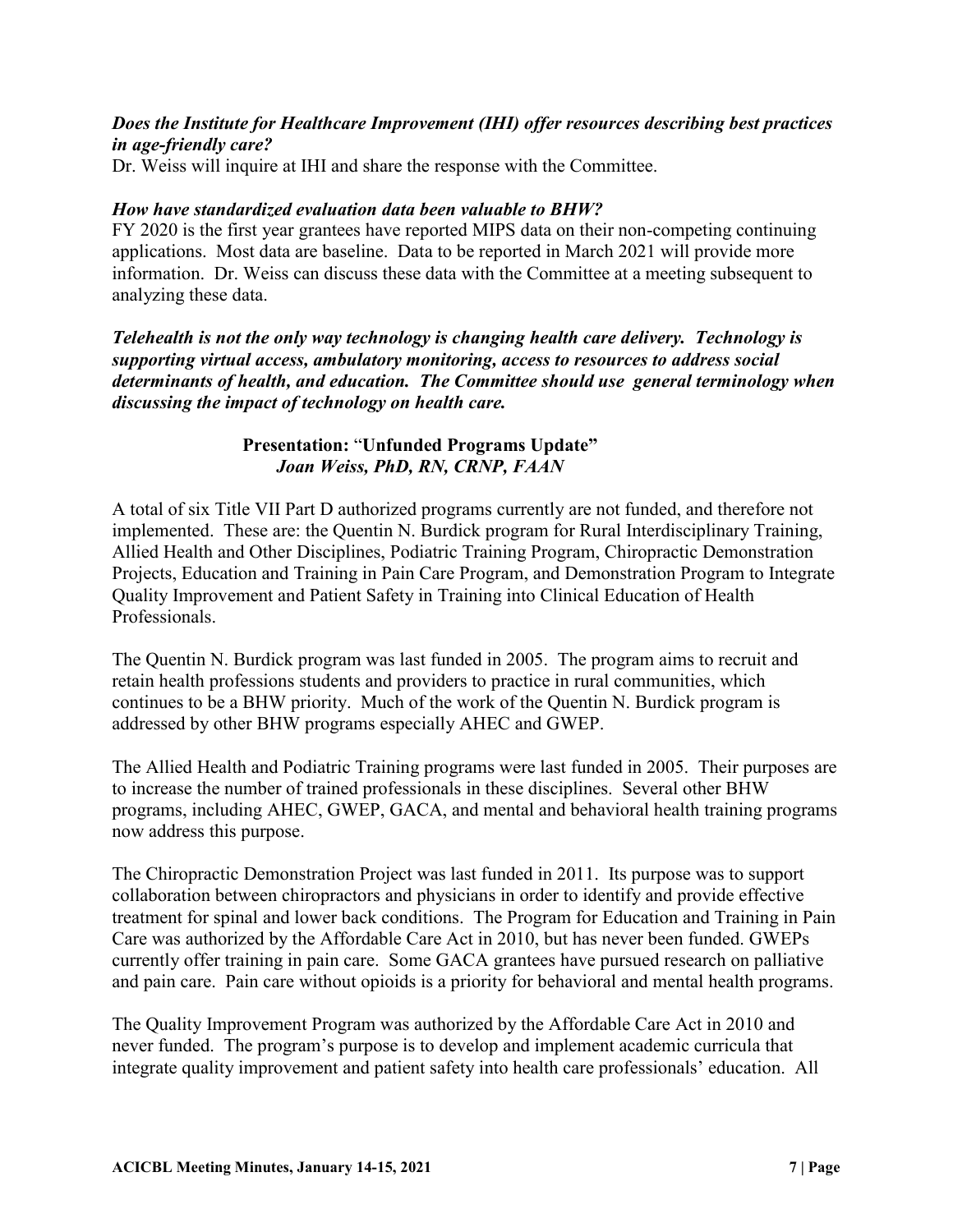BHW programs currently have this purpose and must demonstrate effort to achieve quality improvement and by doing so enhance patient safety.

### *Discussion*

Committee members raised the following questions and points.

# *If BHW were to select an unfunded program to fund, which would it select to have the greatest impact on priority issues?*

Answering this would require discussions at several agency levels. The Committee can recommend having these discussions. The ACICBL's 15th Report provides detailed information about the Committee's program review and recommendations at the time of report development.

*Should unfunded programs be continued if they are redundant with other funded programs?*  Congress passed the authorizing legislation. All programs were reauthorized by the CARES Act. Congress will have to decide whether to fund the programs. The Committee can make a recommendation with a justification for supporting these programs.

# **Panel Presentation: "Performance Measurement and Interprofessional Competencies"**  *Brenda K Zierler, PhD, RN, FAAN Director of Research, Training and Faculty Development UW Center for Health Sciences Interprofessional Education, Research, and Practice University of Washington School of Nursing*

Given the investment in interprofessional education, it is critical to know whether and when it is working, and what its outcomes are. The World Health Organization (WHO) published a framework for action on interprofessional education and collaborative practice in 2010, as a strategy for addressing the health workforce shortage. The framework's aims included developing strategies for recruiting health professions students from communities most in need of professionals and training them to deliver team-based care. The field expected this approach to improve patient and systems outcomes. In 2011 the Interprofessional Education Collaborative (IPEC) Expert Panel identified four core domains and 38 sub-domains of competence. IPEC updated these in 2016, with an emphasis on integrating patient- and family-centered care as well as community- and population-oriented care. Schools' curricula must address these competency domains in order to be accredited for interprofessional education. Educators have established that they can train students to have these core competencies. However, students cannot apply these competencies unless the institutions where they practice facilitate collaborative practice. In addition, faculty at training institutions and health system leaders often require training to understand the core competencies and their significance, as well as how to facilitate implementation. This was the basis for WHO's framework for action.

The 2011 Lancet Commission Report, "The Transformation of the Health Professions Education for a Whole New World" discussed how to develop the future workforce. The Commission identified interprofessional education as a key strategy. The Commission also emphasized the importance of the field to disseminate lessons learned. In response NASEM formed the Global Forum on Education, which reviewed information about interprofessional education around the globe. The review showed that the field wanted information about effectiveness of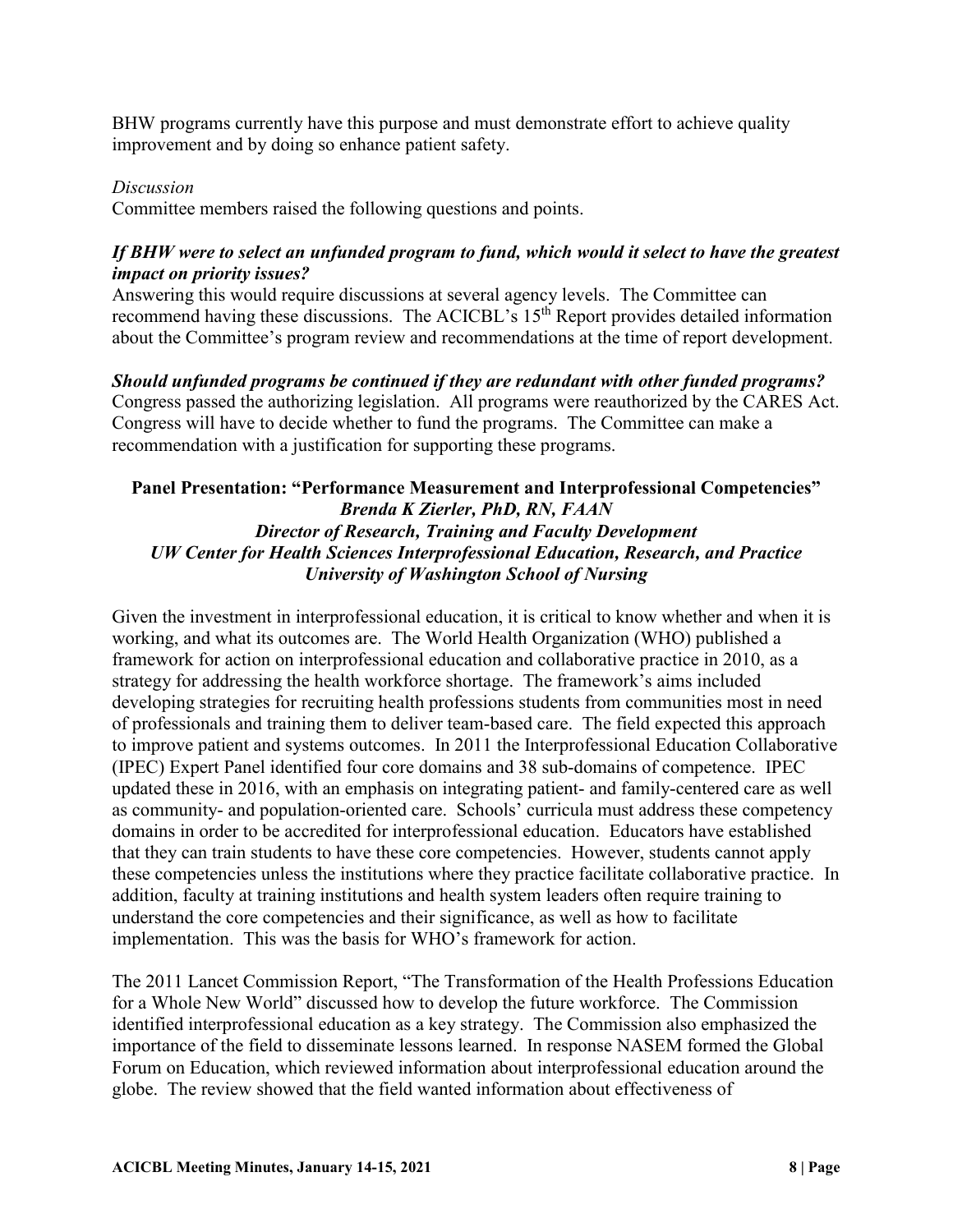interprofessional education and who should be responsible for evaluation. The Forum developed a consensus report entitled, "Measuring the Impact of Interprofessional Education and Collaborative Practice on Patient Outcomes." NASEM charged the forum with assessing whether collaborative practice occurs, whether it improves care quality and safety, whether it increases patient and provider satisfaction, and how it affects communities. NASEM also sought information about how education, training, and systems result in targeted outcomes. The Forum concluded that education and the health system were not aligned. Forum members also identified a need for a conceptual framework and taxonomies to facilitate thought and discussion on this issue, and so developed a framework. The Forum also noted a lack of research in the area. The Forum recommended identifying target health and system outcomes. Forum members also recommended collaboration between education and health care delivery systems to facilitate interprofessional practice.

A shared taxonomy is important for interprofessional collaboration. The Forum developed a definition of the interprofessional learning continuum, which begins with foundational education, then graduate education and continuing professional development. Interprofessional education should be provided throughout this continuum. The Forum proposed a modified Kirkpatrick's Evaluation Framework. Individual learner-level targeted outcomes include students' reactions, attitudes and perceptions, knowledge and skills, collaborative behavior, and performance in practice. Both individual and public health are targeted outcomes. System-level targeted outcomes include organizational change, efficiency, and cost-effectiveness. Factors that affect outcomes include professional culture, institutional culture, workplace policies, and financial policies. There are very few studies on the effects of interprofessional education on behavior or practice. The Forum recommends conducting studies to evaluate these effects.

Interprofessional competencies are difficult to measure. Measures must focus on practice. Dr. Zierler currently is working on a project to assess team communication and relationships. The project team provides instruction on practice transformation, then facilitates self-assessment and development of strategies for overcoming challenges. The team developed a reliable and valid tool for assessing relational coordination. Evaluation results indicate instruction improves team communication and functioning.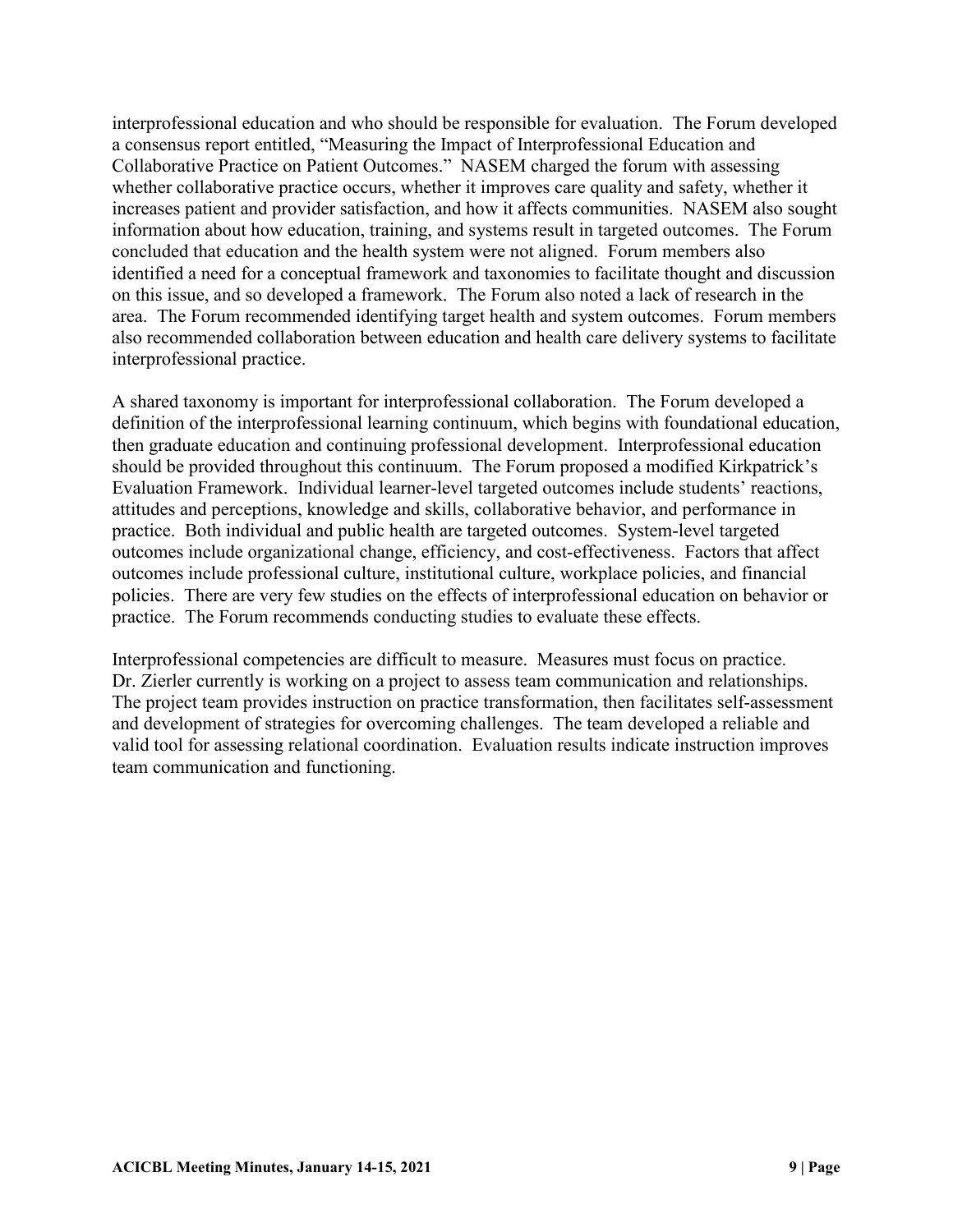# *Christine Arenson, MD Co-Director National Center for Interprofessional Practice and Education Professor, Family Medicine and Community Health University of Minnesota*

The National Center for Interprofessional Practice and Education has developed a strategy for evaluating interprofessional education and practice using the NASEM model. The Center's team includes clinicians, educators, health service researchers, educational psychologists, and measurement experts. The Center focuses on how to measure outcomes linked to the Quadruple Aim for health care quality. The Center has identified a core data set to assess: interprofessional competencies, interprofessional education learning environment, interprofessional clinical learning environment, interprofessional education critical events, "teamness," and health and systems outcomes linked to the Quadruple Aim. Center staff have identified six foundational principles for understanding and improving interprofessional practice and education and practice: 1) The nexus is education informed by and within practice, 2) knowledge generation through research, evaluation, and informatics, with real-time evidence informing practice, 3) place-based interprofessional education designed to meet local needs for improving health and equity, 4) engage patients, families, communities, and populations in intervention design, 5) define the care team broadly, to include professionals, paraprofessionals, patients, social scientists, data scientists, and educators, 6) work to achieve the Quadruple Aim to improve care quality. Success must be defined as improving care quality and health equity.

Center researchers have identified factors critical to success of interprofessional practice. Patients, families, and communities must be engaged in design, implementation, and assessment of care. Interprofessional teams must work on community-engaged evaluation teams to identify effective strategies for interprofessional practice that supports achieving the Quadruple Aim and increasing equity. Interprofessional teams must have opportunities for work-based learning throughout the learning continuum.

The Center offers an Interprofessional Education Knowledge Generation Program. The program teaches what is known about interprofessional education as well as evaluation methods and approaches to big data utilization. The Center advocates collecting consistent and comparable data across sites, linking data across sites in order to identify factors that support effective interprofessional education and practice and to support continuous quality improvement.

Center researchers have developed a survey to assess the interprofessional education and learning environment, and a survey to assess the interprofessional education clinical learning environment. These surveys assess factors that facilitate or interfere with the success of interprofessional education and practice. Researchers assess how service utilization links to targeted health outcomes. The research team minimizes burden on organizations being evaluated by using data the organizations already collect, whenever possible.

Qualitative data are essential to identify factors that affect the success of interprofessional education and practice. Research has shown that changes in staff, partners, and other resources affect outcomes. Unforeseen forces such as the COVID-19 pandemic also affect outcomes.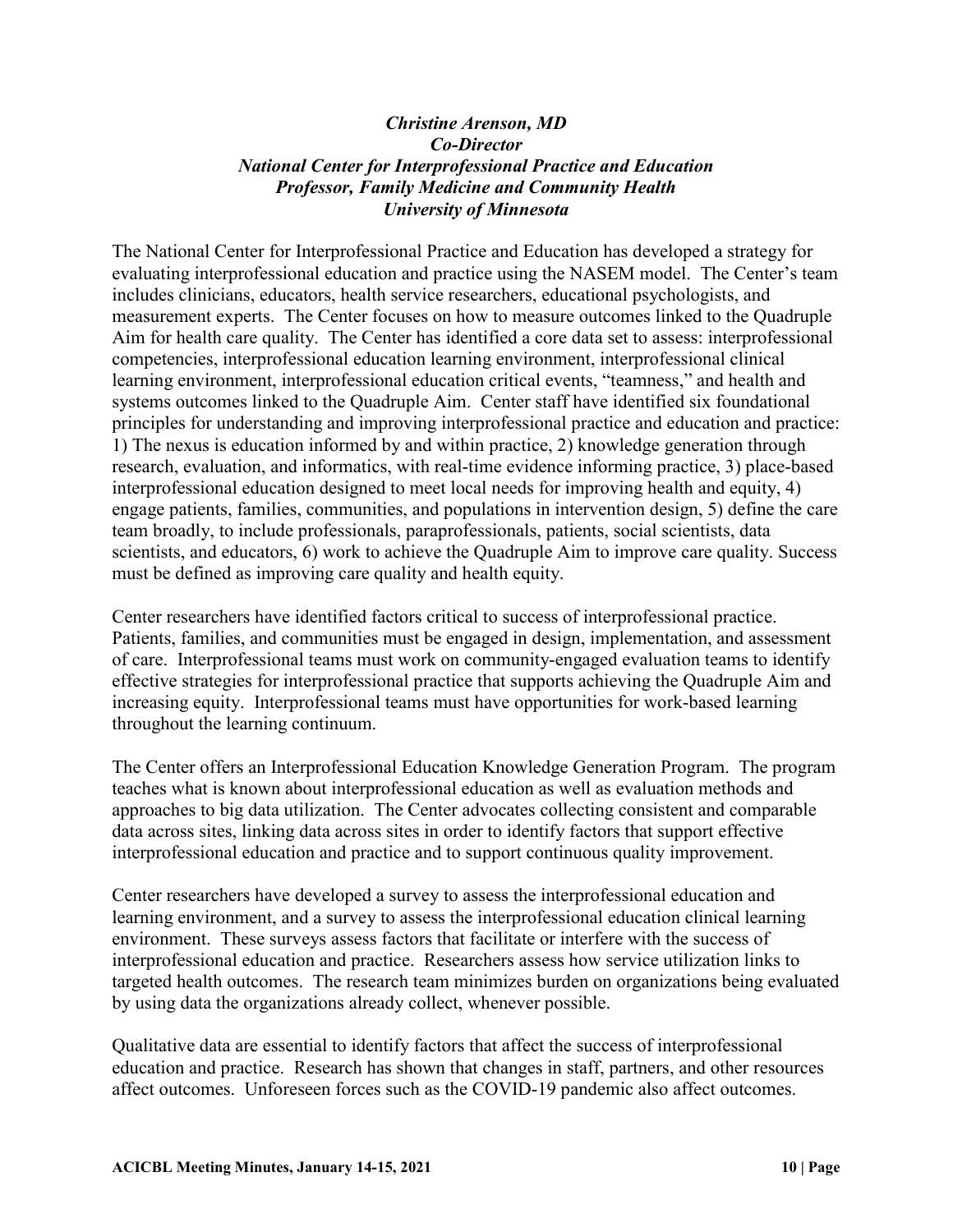### *Ninez Ponce, PhD Professor UCLA Fielding School of Public Health Department of Health Policy and Management*

Equity, diversity, and inclusion (EDI) plays a central role in interprofessional education. Addressing social determinants of health is at the core of EDI. Patients and consumers must audit training materials regularly to avoid unintentionally stereotyping and divisiveness. Training programs must aim to recruit and retain a diverse workforce. To do this, organizations must demonstrate commitment to EDI, which requires organizational transformation. Organizational transformation is the most challenging, long-term goal of EDI. A six-point continuum for becoming an anti-racist multicultural organization ranging from "exclusive" to "fully inclusive multicultural organization" can guide self-assessment and discussions about how to transform.

Team-based education involves diverse participants, trained in disciplines with diverse perspectives, terminologies, and cultures. Individual team members also have diverse backgrounds. Organizations must support team members in building consensus for learning new methods, languages, and cultures. Training program leaders and instructors must immerse themselves in the diverse cultures and languages of their team members' fields of discipline and personal backgrounds. They also must immerse themselves in patients' diverse backgrounds. Organizations must incentivize these efforts.

Evaluation of EDI training should assess professional competencies and organizational culture. Key outcomes of EDI training include trainees' understanding of social determinants of health and structural racism, workforce diversity, and organizational culture. Indicators of success include team diversity, EDI vocabulary and skills, and financial and time investment in organizational change. Case studies can illustrate how EDI perspective increases the quality of team-based care. Evaluations should assess trainees' sense of belonging to the care team, understanding patients' experiences, and perceptions of the workforce climate, and how training affects these outcomes . EDI should be considered part of core competencies. Evaluations should assess how EDI focus affects targeted changes in practice and health.

#### *Discussion*

The Committee raised the following questions and points.

### *How can organizational culture be improved and transformed?*

It is important for organizational leaders to invest in interdisciplinary practice and be willing to take action to support it. For example, leaders can require staff to participate in interprofessional training. Dr. Zierler's team conducted an anonymous survey to assess one organization's barriers to interdisciplinary care, then provided results to management. Managers provided feedback to staff based on results, and took action when staff did not improve. Organizations must not allow disrespect toward team members. Dr. Zierler emphasized the importance of anonymous data collection. It is important to obtain information on how patients and their families perceive care teams to function. Staff also have to invest in organizational culture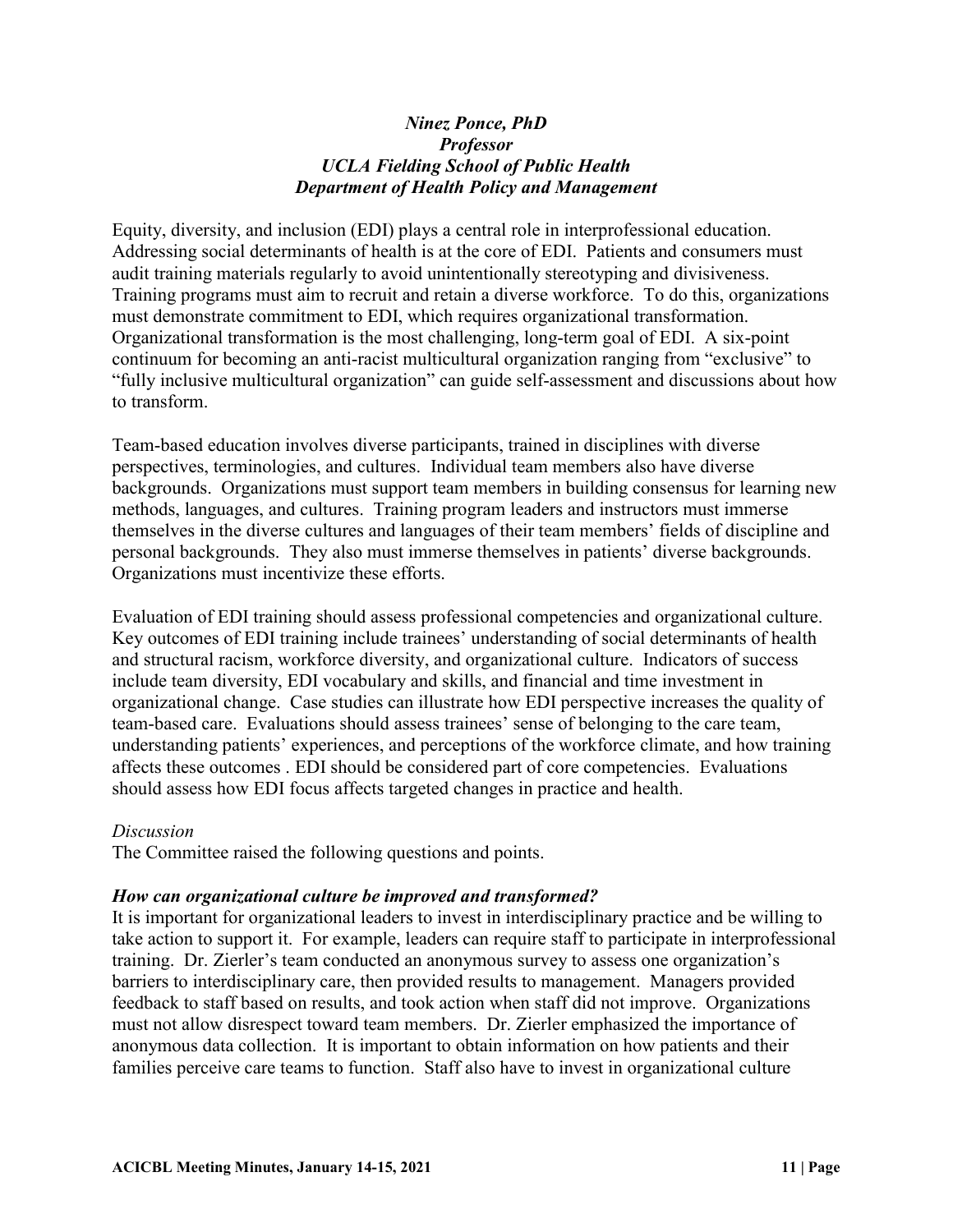change. Training should engage staff and convey the value of change. All team members must have a sense of belonging.

# *How is a sense of psychological safety linked to interprofessional practice and EDI?*

Psychological safety is a core target outcome of EDI training. Psychological safety requires a sense of inclusion for all members of diverse teams. Interprofessional training should teach students to recognize and address implicit personal and professional biases so that they create a sense of psychological safety for the care team. Training should focus on encouraging all team members to feel safe to express themselves. This often is not part of nurses' training; overcoming this may need to be a focus of interprofessional training.

# *How can the field transform expectations for health care provider education and training to be interprofessional and team-based?*

COVID-19 has illustrated the value of team-based care for reducing burden on care providers. Training should teach leadership skills to support trainees in applying what they learn as team and organizational leaders. Programs should teach trainees to work as team members and also to teach others to work as teams. Accountable care organizations can advocate to change payment systems to incentivize team-base care, which some are doing. Accrediting organizations have issued strong statements about the importance of interprofessionalism. Continuing education and certification programs can teach interprofessionalism as a best practice.

# **Public Comment**

Mr. Rogers invited public comment. None were offered.

### **Closing Comments**

Dr. Brandt and Mr. Rogers thanked Committee members for their time and effort. Mr. Rogers adjourned Day 1 at 3:00 PM. Eastern Time.

### **DAY 2**

Mr. Rogers convened the meeting at 10:00 AMEastern Time. He conducted roll call. All Committee members and Dr. Weiss were present. Dr. Brandt reviewed proceedings for Day 1 and the agenda for Day 2.

### **Presentation: "CARES Act"** *Shane Rogers Designated Federal Official, ACICBL Division of Medicine and Dentistry, BHW, HRSA*

Section 3402 of the CARES Act charges the Secretary of Health and Human Services to submit a strategic plan for workforce coordination. HRSA serves as the lead agency for plan development for the department and is currently developing the plan in consultation with the Council on Graduate Medical Education and the Advisory Committee on Training in Primary Care Medicine and Dentistry. HRSA has also solicited input from ACICBL, the National Advisory Council on Nurse Education and Practice, and the National Advisory Council on the National Health Service Corps. In November 2020 HRSA convened chairs of all five committees and councils that serve BHW to present a framework for planning. Following the meeting, each council and committee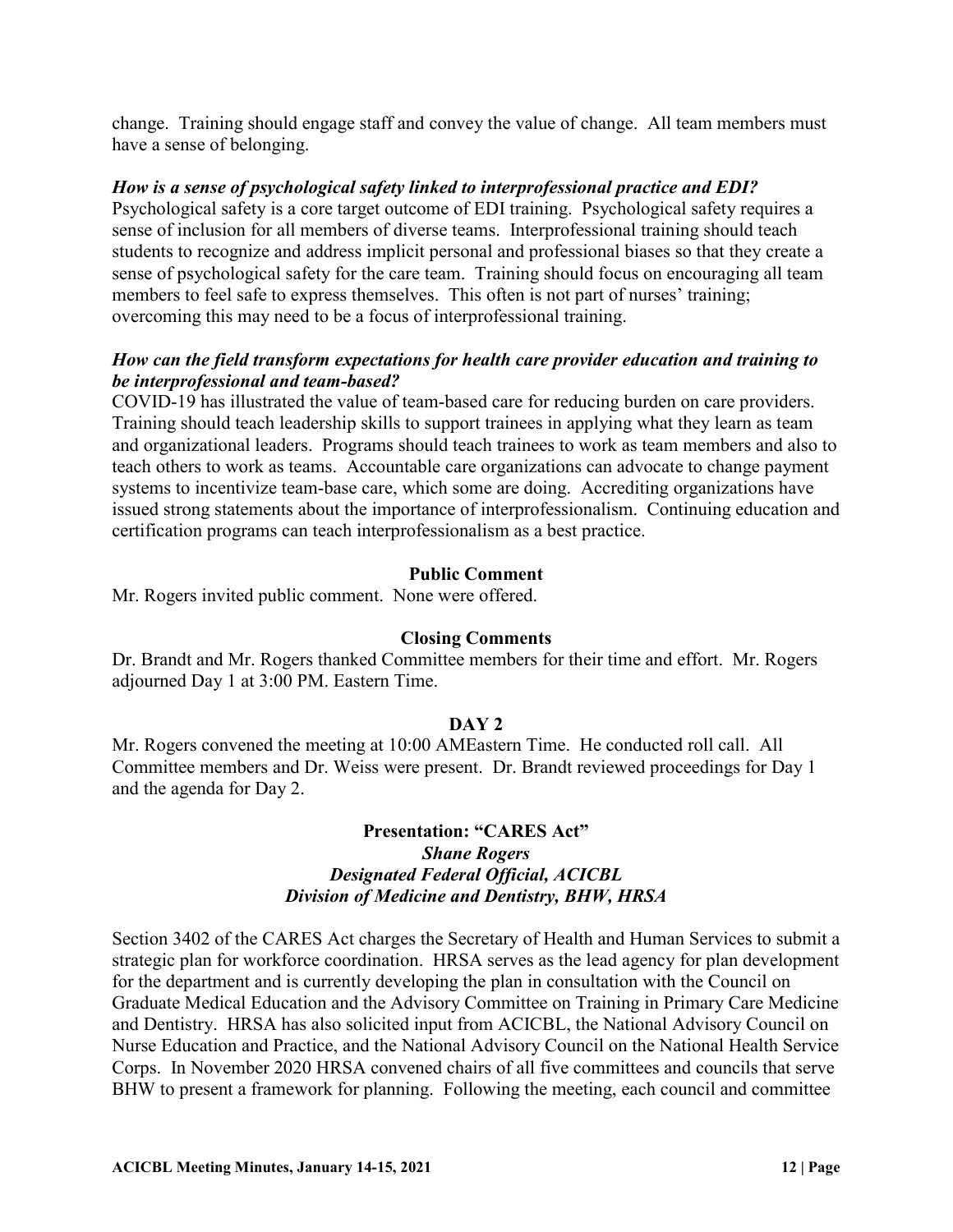submitted a letter summarizing their input for the plan. The Secretary will submit the plan to Congress no later than March 27, 2021. The council and committee chairs may meet again to discuss how their input was incorporated into the plan.

ACICBL's letter to the Secretary emphasized the importance of payment reform that supports interprofessional education and training, person-, family- and community-centered care, integrating medical and behavioral health care and social services, and expanding telehealth services. The Committee emphasized developing workforce pipelines starting with K-12 education. The letter also recommended advancing policies that support practitioners serving to their full scope of practice, including independent practice of nurse practitioners. ACICBL recommended policies that support care for providers' well-being, and improved training for direct care, community health, and indigenous health care workers. The letter also emphasized the importance of training providers to use data and metrics.

### *Discussion*

Council members raised the following questions and points.

# *Cross-council collaboration offers a promising opportunity for developing and making progress toward shared goals.*

*The Department of Labor has announced that it will offer \$40 million in grant funding to address rural health workforce shortages. How does this relate to HRSA and ACICBL work?* The Department of Labor is engaged with HHS in developing the Health Workforce Plan required by the CARES Act. The grant funding may support implementation of the plan. Dr. Bednash will share the funding announcement with the Committee and Mr. Rogers. HRSA has a long history of partnering with the Department of Labor and may collaborate on these efforts. The Federal Government supports several overlapping projects. It may be useful to coordinate efforts to increase efficiency. However, ACICBL must focus on Title VII Part D programs, which serve a unique prupose.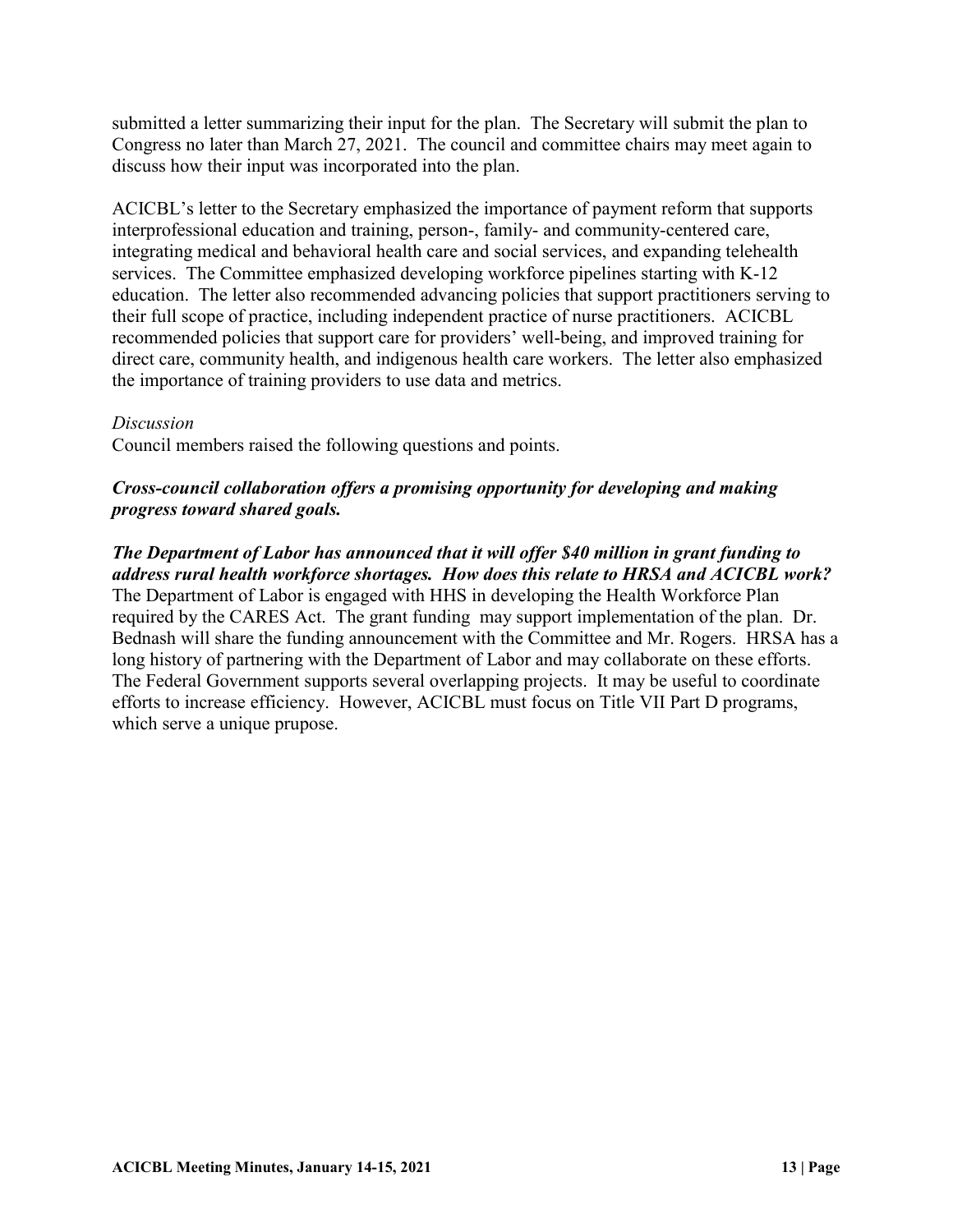#### **Presentation: "Federal Office of Rural Health Policy (FORHP) Overview"**  *Nisha Patel, MA, CHES Associate Director/Senior Advisor Federal Office of Rural Health Policy*

### *CDR Heather Dimeris, MS, RD Deputy Associate Administrator Federal Office of Rural Health Policy*

Ms. Patel provided an overview of FORHP. CDR Dimeris discussed telehealth programs.

# *FORHP Overview*

FORHP advises the Secretary on rural policies and funds research centers. Centers' research findings inform rural health policy development and program planning. FORHP staffs the National Advisory Committee on Rural Health and Human Services. The Office supports several programs aimed at assessing and addressing rural communities' needs, which have intensified during the COVID-19 pandemic.

The rural population size is decreasing and aging. A large proportion of rural residents do not have health insurance. Rural communities have greater need for mental and behavioral health care, and less access to these services than other communities. Rural communities experience disproportionate maternal mortality. They experience disproportionate mortality from heart disease, cancer, unintentional injuries, and chronic lower respiratory disease. FORHP sets priorities to respond to these needs and decrease disparities affecting rural communities. Current priorities are addressing the COVID-19 pandemic, maternal health, behavioral health, and equity.

FORHP programs offer direct services or support capacity building. The Healthy Rural Hometowns Initiative aims to address the five leading causes of death in rural communities through developing and implementing local efforts in response to local needs, and sharing lessons learned. Between FY 2021 through 2024 FORHP will fund several programs to support rural communities needs for health care. The Network Development Program will focus on capacity building, linking the administrative, technological, and clinical aspects of an administrative organization. Rural Health Developmental Planning Grants support community partnerships in efforts such as needs assessment and business planning. Small Health Care Provider Quality Improvement grants support efforts to improve quality of care for chronic disease management. The Delta States Rural Development Network supports wellness and education activities in the Delta States. The Rural Maternity and Obstetrics Management Strategies (MOMS) Pilot Program aims to improve access to and continuity of maternal and obstetrics care in rural communities.

FORHP is responding to the COVID-19 pandemic by assessing communities' needs. The CARES Act allocates funding to providers who have lost revenue. The Paycheck Protection and Healthcare Enhancement Act allocates \$225 million for COVID-19 testing in rural health clinics. Participating clinics are documenting capacity and test results in order to inform planning to administer the vaccine. FORHP awarded \$16.3 million to 57 Tribal organizations to respond to the pandemic. Tribes are using funding to hire staff, purchase personal protective equipment, and support telehealth services. FORHP awarded \$150 million to nearly 1,800 rural hospitals to address COVID-19.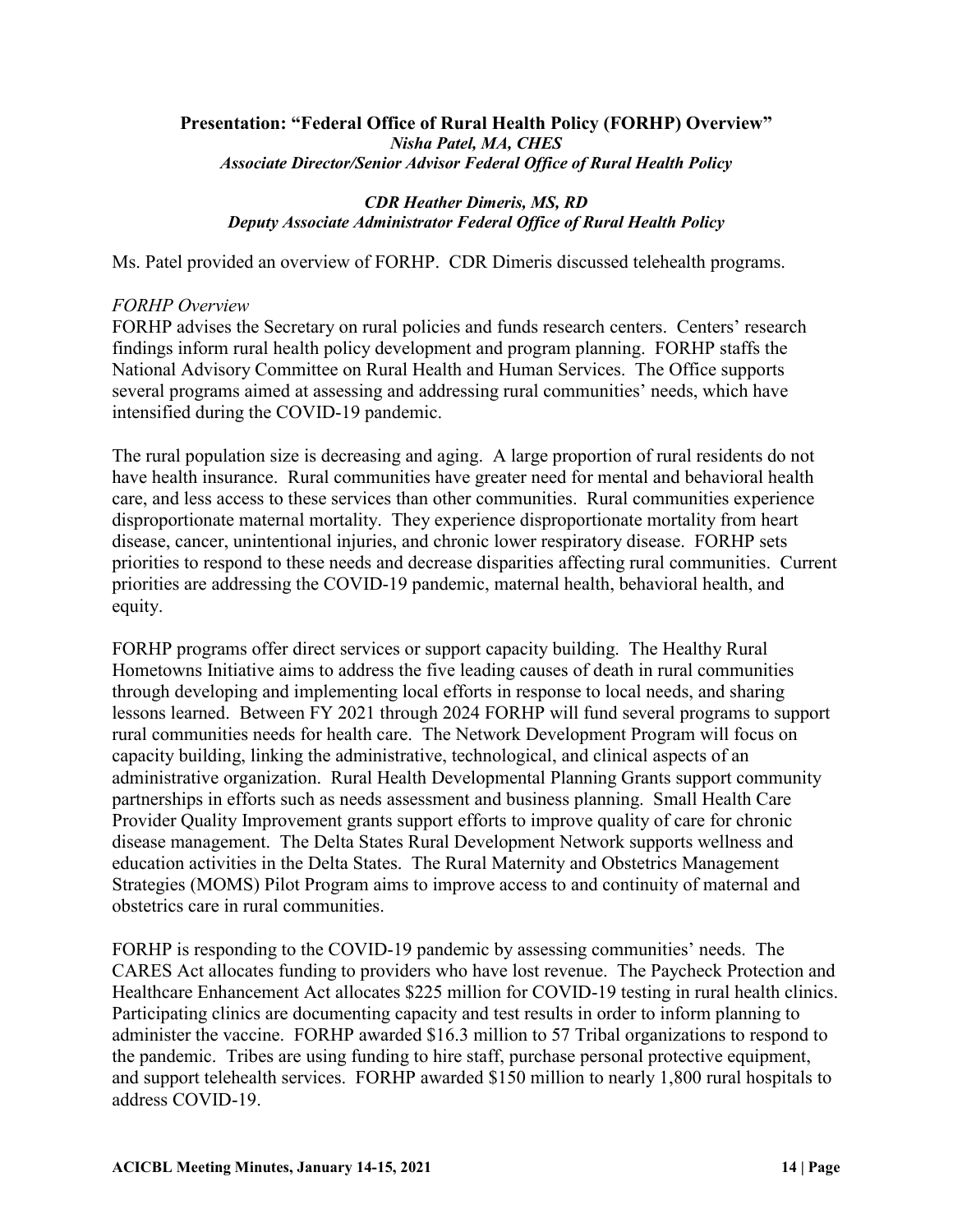Between 2018 and 2021 FORHP allocated just more than \$100 million to the Rural Communities Opioid Response Program (RCORP), which supports planning to strengthen the capacity of multisector consortia; implementation of prevention, treatment, and recovery efforts; medicationassisted treatment expansion; and a program to reduce the incidence and impact of neonatal abstinence syndrome. RCORP implementation and Psychostimulant Support grant competitions currently are open. Needs assessments demonstrate that psychostimulant misuse, especially of methamphetamine, is a problem in the Midwest. FORHP initiated the Psychostimulant Support program to respond to that need. Substance misuse rates are increasing. Rural care providers report that they observe this trend and lack adequate workforce to address the problem adequately. Telehealth has helped to decrease rates of clients not appearing for counseling and treatment services. However, lack of broadband access is a barrier to telehealth services. FORHP is analyzing data to identify how best to expand rural behavioral health infrastructure.

# *Telehealth*

FORHP's Office for the Advancement of Telehealth (OAT) defines telehealth as, "The use of electronic information and telecommunication technologies to support and promote: long distance health care; patient and professional health-related education; public health; and health administration." Telehealth technologies include the internet, video conferencing, store-andforward imaging, streaming media, terrestrial and wireless communications, and mobile telephones. Telehealth offers benefits to patients, providers, and payers. By reducing travel burden, it increases rural communities' access to health care. Telehealth allows primary care providers to work with specialists.

Barriers to accessing telehealth include Medicare and Medicaid requirements, and restrictions on licensure, credentialing, and practice privileges. Broadband access and cost present barriers in many rural communities. Some regulation flexibility has been implemented to facilitate response to the COVID-19 pandemic. CMS has expanded reimbursement for telehealth services, and implemented cost sharing provisions. Providers can provide services to patients in other States. CMS has waived a requirement to provide services through video links, allowing delivery with only an audio link. CMS also allows provider supervision through telehealth. This flexibility has dramatically improved access to services. The HHS Office of Civil Rights has allowed flexibility in Health Insurance Portability and Accountability Act (HIPAA) requirements for use of communications applications, such as Facetime and Skype. OAT is working to collect and analyze data to demonstrate the value of the regulatory flexibility and to recommend continuing this flexibility after the pandemic. During the pandemic patients and providers have recognized the value and advantages of telehealth.

OAT administers the Telehealth Work Grant Program, which demonstrates use and outcomes of rural telehealth networks. In 2020 the program offered Tele-Emergency Department grants to expand emergency stroke and psychiatry services. OAT supports the Evidence-Based Tele-Behavioral Health Network Program to increase rural and frontier communities' access to behavioral health care. Results will guide policy and inform regulations. The current competition for up to 14 grants for \$350,000 each prioritizes direct-to-consumer telehealth services. Grantees will provide services and evaluate effectiveness, benefits, and lessons learned.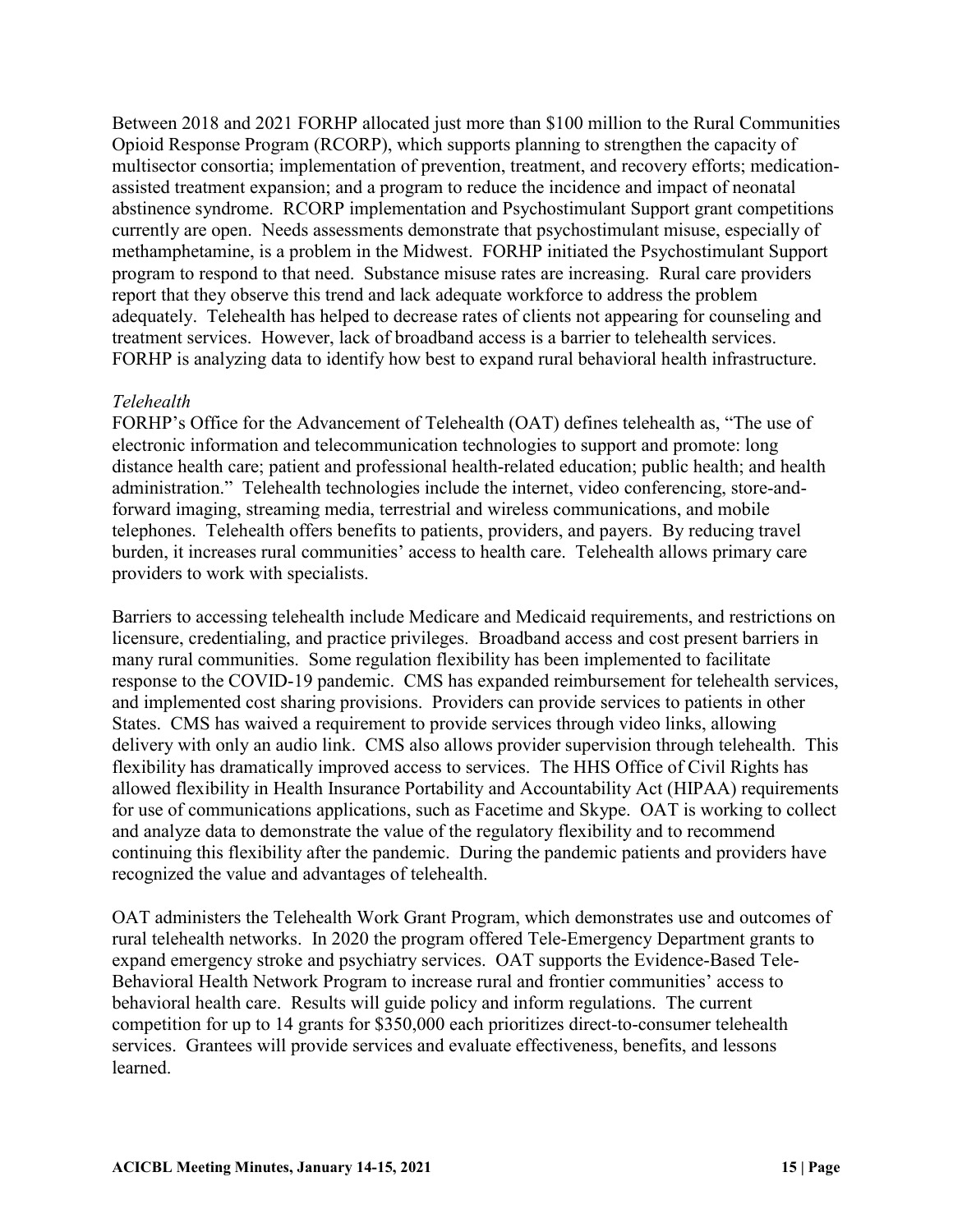Telehealth Resource Centers provide technical assistance for telehealth service delivery. The CARES Act authorizes \$11.6 million to support Telehealth Resource Centers in addressing the 285 percent increase in requests for technical assistance between 2019 and 2020.

OAT's Licensure Portability Grant Program provides support for State professional licensing boards to support cooperation among States to develop and implement State policies to reduce statutory and regulatory barriers to the provision of telehealth services. Telehealth Focused Rural Health Research Centers publish data and research findings generated by FORHP programs. Telehealth Centers of Excellence explore promising approaches to telehealth.

HRSA's Telehealth Strategic Plan encourages clinical health services, tele-mentoring and distance learning, research and evaluation, and business strategy. HRSA currently supports 1,886 grants and contracts with telehealth components. These projects are implemented in 50 States and eight Territories. They support delivery of primary, behavioral, and mental health care, as well as other types of services.

In response to the COVID-19 pandemic, OAT created Telehealth.hhs.gov, which provides information about telehealth for patients and providers. Topics include reimbursement and implementation. CDR Dimeris presentated a list of HHS telehealth resources. FORHP posts weekly announcements about funding opportunities, policy and regulation developments, and research findings. Telehealth is a tool to connect patients and providers. It offers benefits and savings. But there are times when in-person care is necessary.

### *Discussion*

Council members raised the following questions and points.

# *Is FORHP exploring how telehealth can be used to reduce vulnerability among vulnerable populations?*

FORHP is working with other agencies, such as the Administration for Community Living to consider how to ensure universal access to telehealth. This includes ensuring providers have the resources necessary to facilitate telehealth visits with vulnerable patients, such as those with low digital literacy. It is easier to reach and train providers than patients. The Telehealth.gov web site provides some resources for facilitating visits. Rural communities in Montana have connected high school students with older adults to teach digital literacy and assist with setting up technological equipment.

The Federal Communications Commission (FCC) has allocated funding to increase broadband access. FCC is conducting a healthcare pilot program and is requesting public comment. CDR Dimeris encouraged Committee members to comment and share their recommendations to increase access to broadband in order to facilitate health care service delivery to people living in remote communities.

# *Will FORHP assess the impact of regulatory flexibility on a broad range of care provider types?*

CDR Dimeris is not aware of any current efforts to do this.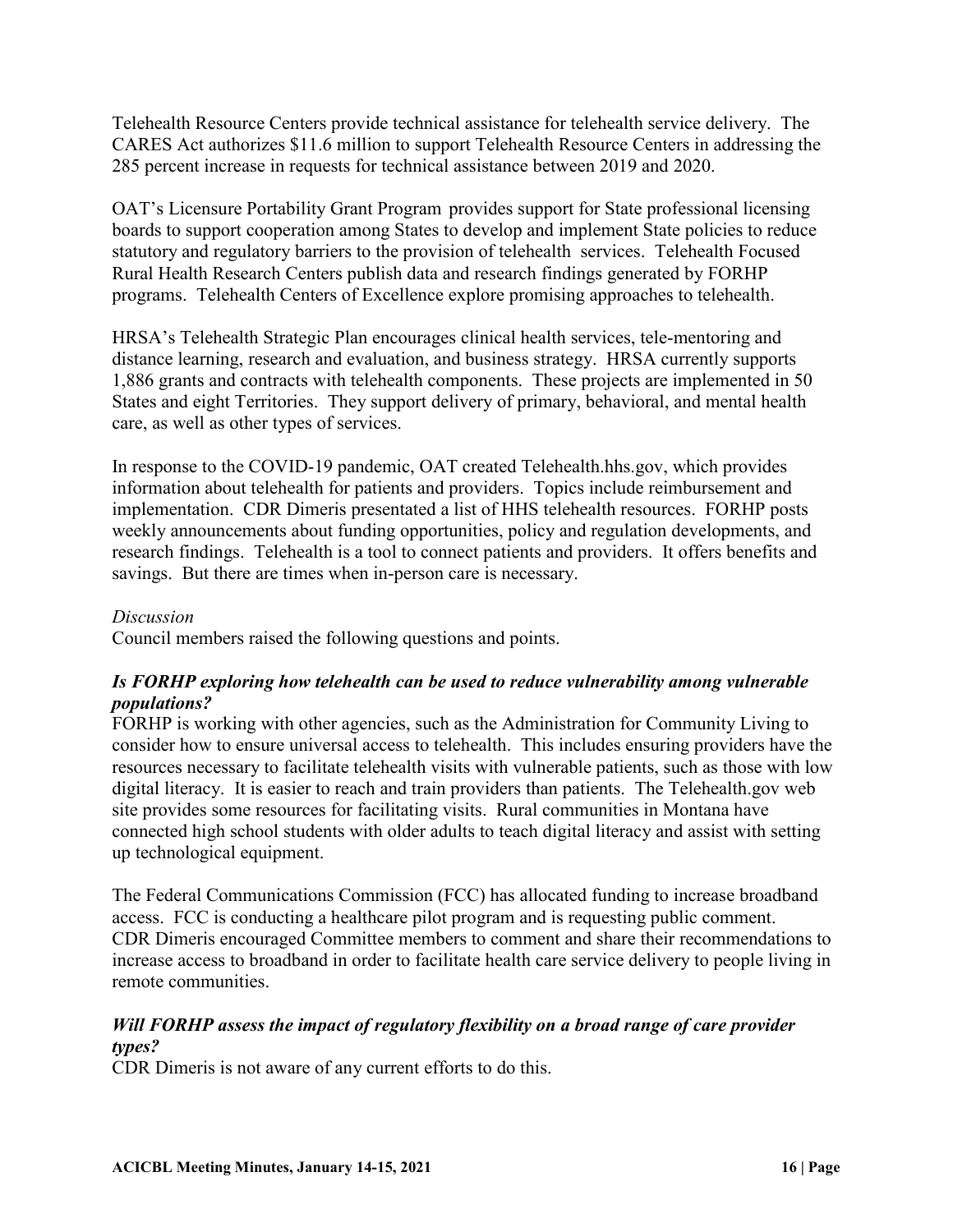# **Committee Discussion: 20th Annual Report**

The Committee's 20<sup>th</sup> report will evaluate Title VII Part D programs. The evaluation will emphasize health equity issues. Mr. Rogers presented notes from the previous meeting that mentioned potential recommendations and report discussion points. In the previous meeting, the Committee discussed career bullying as a potential report topic. This topic can be addressed in future reports rather than the  $20<sup>th</sup>$  Report. Dr. Brandt reminded Committee members that they can express concerns not addressed in the report through letters and briefs. Letters can be submitted earlier than the report.

The Committee agreed that the report should discuss:

- **The impact of COVID-19 on health care delivery** Health delivery will not return to the status quo after the pandemic has resolved. The report should consider lessons learned and implications for improving health care and increasing access.
- **The importance of internet access and telehealth for health care delivery** The report should discuss:
	- the importance of investing in digital infrastructure
	- the value of internet access and telehealth, including landline and cellular telephones, for reaching underserved and under-researched communities
	- best practices for using and maintaining remote monitoring equipment to improve health outcomes
	- how technology increases access to mental health services; isolation and barriers to education caused by COVID-19 response, as well as grief over COVID-19 sickness and death have resulted in mental health issues and needs for services.
	- need for and strategies to increase digital literacy among patients, health care providers, and staff
	- the value of technology for supporting supervision of health care providers in training
	- the impact of licensure mobility on rural health care providers' revenue.
- **Building trust in public health**
	- This must include effective messaging. Building trust will require addressing the fact that available evidence, research findings, and recommendations change. Communication must address how to deal with uncertainty.
	- Trust is an essential component of effective emergency preparedness, response, and recovery.
- **Unmet needs that should be addressed through future programming**
- **Health equity should be a focus throughout the report.**

Recommendations regarding training and data reporting should acknowledge equity as a core value. Health equity is a priority for Healthy People 2030. However, the report should not be redundant with the  $19<sup>th</sup>$  Report, which focused on health equity.

- **Performance measurement should be considered throughout the report**
	- Grantees should assess progress as they implement recommendations.
	- Where appropriate, the report should discuss tools and measures to use in performance measurement.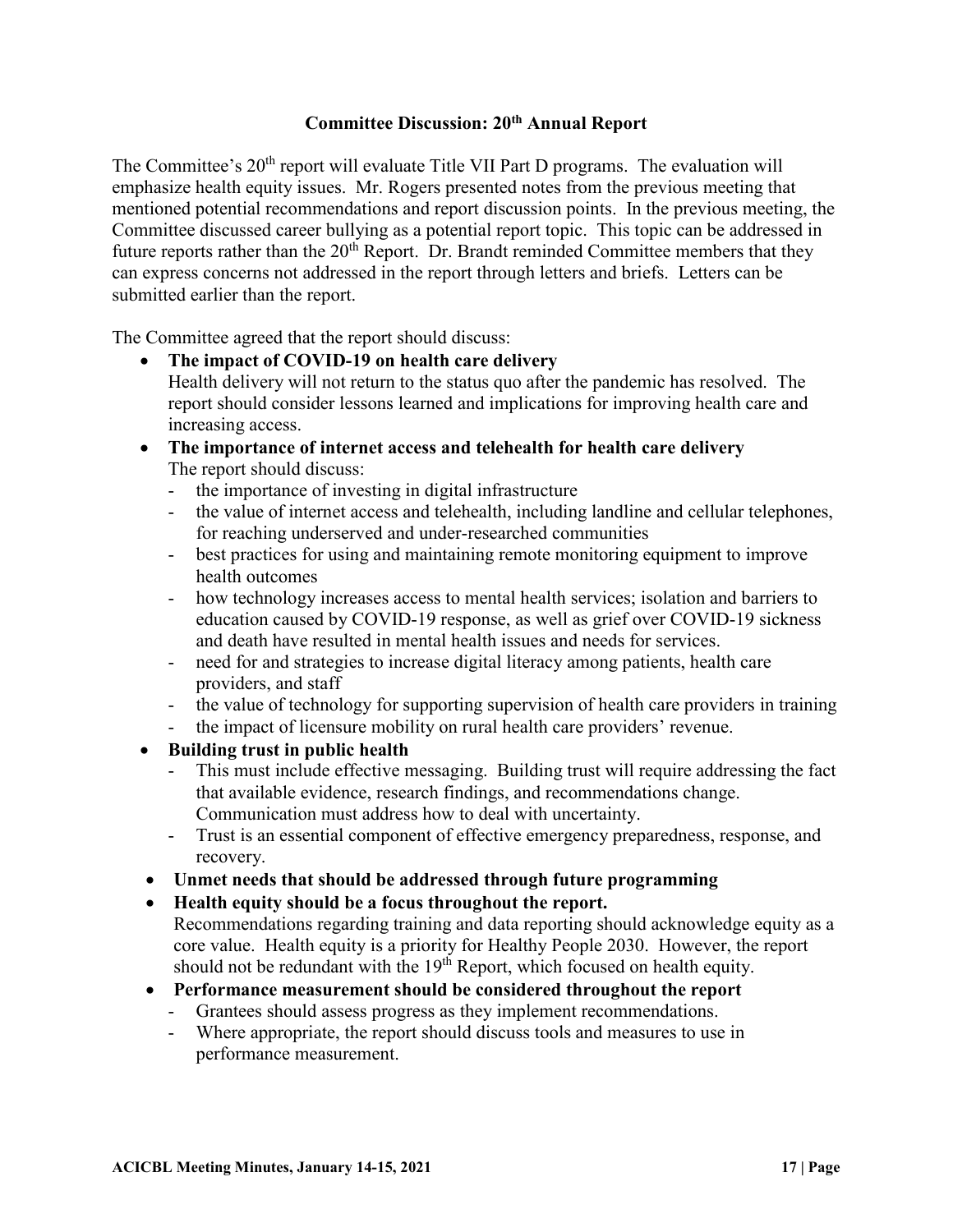The report could frame discussion around "reimagining public health care infrastructure and workforce for the  $21<sup>st</sup>$  century," which could be the report title. The report should emphasize HRSA priorities and lessons learned during the COVID-19 pandemic regarding licensure, regulations, and financing. COVID-19 also revealed vulnerability and inequity. These lessons should inform consideration of how to prepare the workforce. Discussion of lessons learned from the COVID-19 pandemic should include positive lessons such as testing innovative approaches to care and approaches to increasing health and health care equity. The report should be timely at the point of publication in Fall 2021. Age-friendly health systems are a potential approach for reimagining infrastructure and framing recommendations. The report should consider systems friendly to all age groups, not just older adults. The writing committee can consider how to streamline and organize report topics.

Initial recommendations include:

- Preparing the workforce to serve in a digital environment
- Supporting the workforce pipeline
- Supporting continuing education in interprofessional practice
- Requiring telehealth objectives for Title VII Part D programs
- Building trust in public health
- Support at the National level for opportunities for interprofessional practice
- Program appropriation levels Appropriation recommendations can be informed by previous budgets and estimates of what resources are necessary to implement recommended changes. The Committee can develop cost estimates after finalizing other recommendations. Recommendations will emphasize the importance of flexibility in spending in order to maximize access to health care services. The review will include currently unfunded programs.

The report could begin by describing Title VII Part D programs, then present recommendations and their rationales. Recommendations must support effective programming. Mr. Rogers encouraged the Committee to consider how HRSA can improve programs through mechanisms such as grant requirements. One approach would be a requirement for grantees to demonstrate that they obtain input from the patients, families, and communities they serve. The Committee may encourage increased support for K-12 training and training throughout the learning continuum to increase the workforce pipeline.

Members of the writing committee are: Drs. Brandt, Kennedy, and Khatri, Ms. Pope, and Mr. Stevens. The writing committee agreed to meet Friday, January 22 at 11:00 AM to articulate and refine and recommendations and topics. Mr. Rogers emphasized the importance of formalizing recommendations so that the writing process can begin. He invited Committee members to submit input prior to the writing committee meeting.

#### **Business Meeting**

Dr. Brandt suggested that it may be useful for ACICBL to coordinate with other Federal advisory committees and councils to discuss issues of shared concern, such as stress on the workforce, accreditation standards, financial issues related to interprofessional practice, and opportunities for interprofessional training and practice. The Committee could invite the Chief Executive Officer of Trust for America's Health, who led development of age-friendly public health